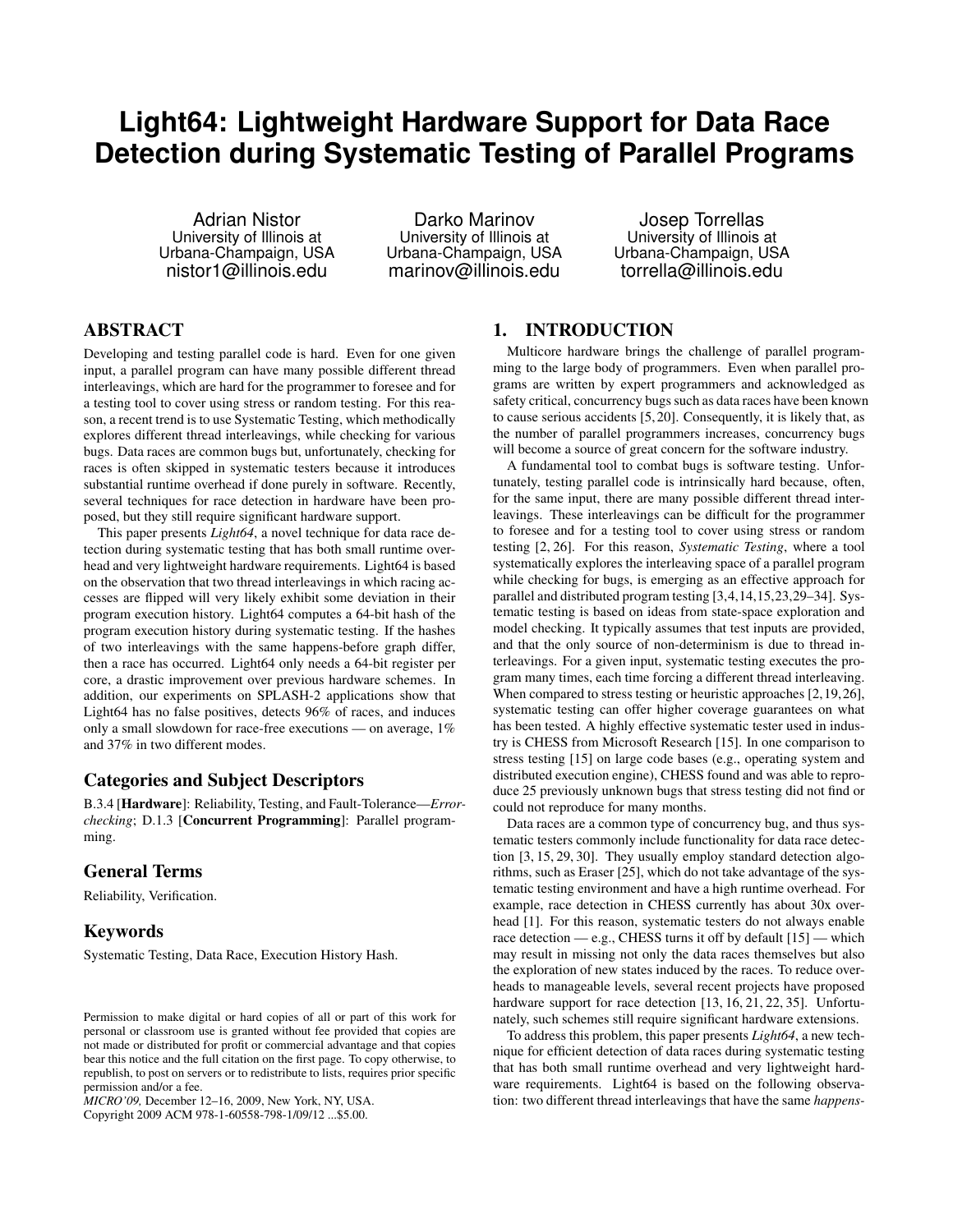

Figure 1: Parallel execution seen as a succession of segments (a), and some of the segment interleavings generated in Depth First Search (DFS) order (b).

*before* graph [8, 12] but a flipped (i.e., reordered) data race, will very likely have at least a small deviation in the execution history of some thread. Consequently, Light64 collects the execution histories of the two interleavings and, if they differ, it reckons that a data race is present. Then, it saves an execution log, from which an offline classical data race analysis [12] precisely detects the racing data accesses.

This paper makes the following contributions:

Novel technique with low hardware requirements and low execution overhead: Light64 is a novel technique for detecting data races during systematic testing of multithreaded programs. Light64 has a low execution overhead because it performs a very fast online analysis to detect that a race *did occur* (which is infrequent) followed by a slower offline analysis to determine *where* the race occurred. We also present an optimization that reduces the number of logs for offline analysis by orders of magnitude by detecting that some logs are due to the same race.

Light64's online analysis compares execution histories, relying on the re-execution of program sections and a highly deterministic environment, which are typically provided by systematic testers. For fast comparison, Light64 efficiently encodes execution histories. Specifically, Light64 hashes the values read by loads (rather than addresses or any other part of the execution history), which is enough to detect the changes due to data races. If this hashing were done purely in software, the overhead could be high. Our hardware scheme has the extremely lightweight hardware requirement of only a 64-bit hash register per core — a drastic improvement over all other hardware techniques for detecting data races [13, 16, 21,22,35]. In addition, Light64 trivially supports *virtualization* and process *migration*, which is important for deployment in real-world systems. Most other hardware techniques [13,21,22,35] do not allow for such operations, while the only technique that does [16] adds hardware for this purpose.

Effective integration into systematic testing: The key insight of Light64 is to detect differences in execution history for interleavings that have the same happens-before graph. Light64 can rely on systematic testers to produce executions with the same happensbefore and different thread interleavings. We call this Light64 mode *Passive*. We also introduce a new mode, called *Active*, which intentionally reshuffles interleavings during exploration to increase the chance to flip data races at the cost of a slightly higher runtime overhead. We describe several variations of this mode which trade off capability of race detection for execution overhead.

Effective Data Race Detection: We evaluate Light64 on all the programs from the SPLASH-2 benchmark suite. The results show that Light64 has no false positives, detects 96% of races, and induces a race-free runtime overhead of only 1% and 37% on average — for Passive and Active modes, respectively. This overhead is much smaller than that of existing software schemes, and comparable to existing hardware schemes that require significantly more hardware extensions. Moreover, Light64 can detect races separated by arbitrary distances in execution time, while all other hardware techniques for race detection lose races between accesses that are far apart in the execution due to limited hardware storage capabilities [16, 21, 22, 35].

The outline of the paper is as follows. Section 2 gives a highlevel overview of systematic testing. Section 3 presents Light64. Section 4 describes the hardware support and the software algorithms. Section 5 gives the experimental results. Section 6 reviews related work, and Section 7 concludes the paper.

## 2. BACKGROUND

#### 2.1 Systematic Testing of Parallel Programs

Systematic testing of a parallel program [3, 4, 14, 15, 23, 29–34] involves methodically exploring different thread interleavings of the program (for a given input), executing each interleaving, and checking for bugs during these executions. To test a given interleaving, systematic testing *multiplexes* the threads of the program on a single processor. However, different processors can be assigned to test different interleavings at the same time [6]. The bugs being checked for can include data races, deadlocks, assertion violations, memory leaks, etc. The checks are usually independent of the exploration and are implemented using standard algorithms that run on top of the systematic tester.

To control the execution of the program being checked, a systematic tester implements its own thread scheduler, which replaces the scheduler from the operating system in case of C/C++ programs [4, 14, 15, 31, 34] or from the virtual machine in case of Java [3, 29, 30]. Systematic testers do not explore thread interleavings at the instruction granularity but at the *segment* granularity. A segment is a dynamic section of code that contains a single communication operation (e.g., a synchronization operation, an access to a shared variable, or a message). During testing, systematic testers run each segment atomically, and repeatedly try different legal segment orders to explore different interleavings (for a given input). Exploring all communication interleavings covers the same program behavior as exploring all instruction interleavings, but at a much lower cost.

For example, Figure 1(a) shows a simplified program fragment with two threads, A and B, that have three and two segments, respectively. The only communication in this example is the *Signal/Wait* synchronization; besides it, the segments are *independent*, i.e., they do not communicate. Figure 1(b) shows some of the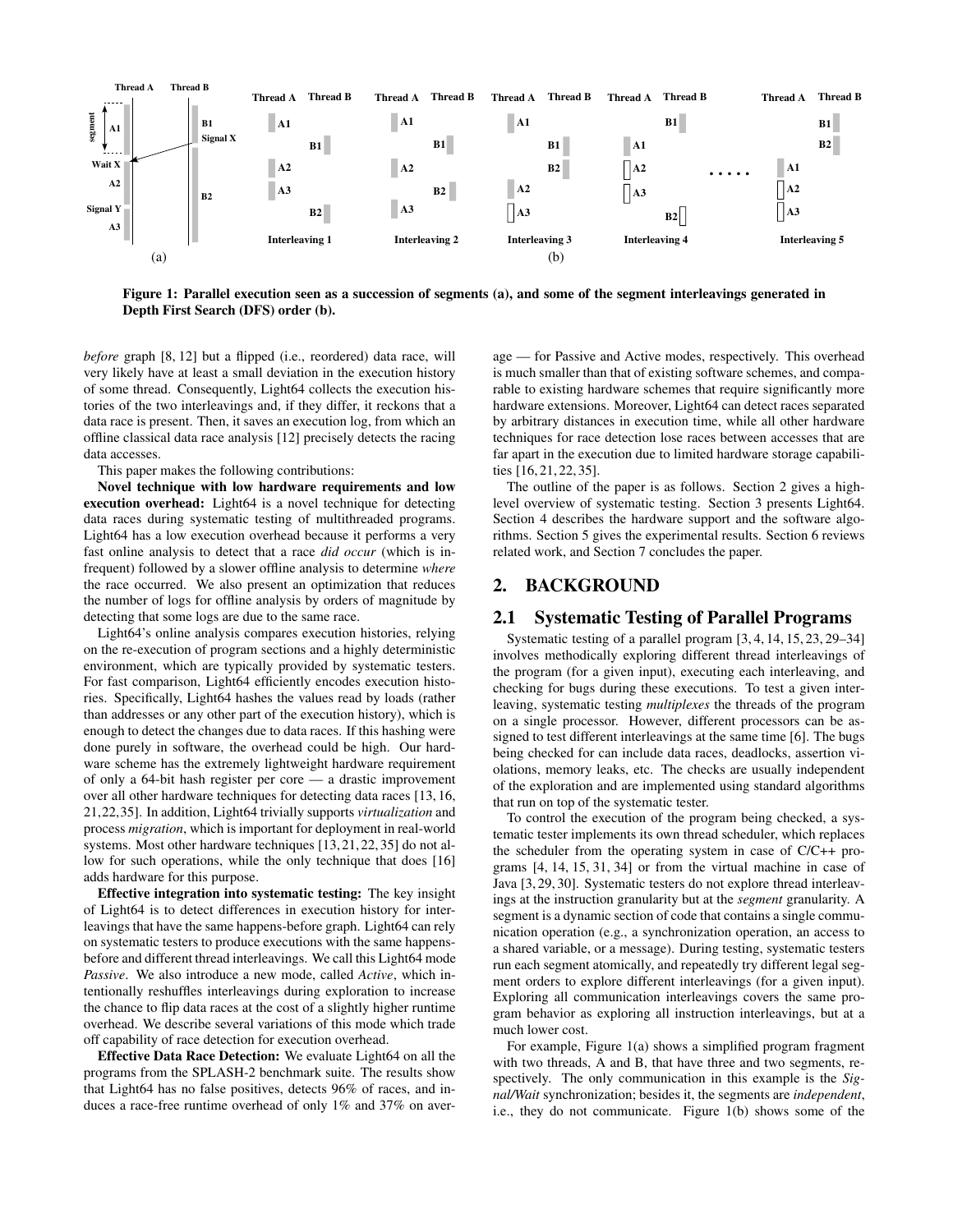

Figure 2: The State Tree with a DFS exploration (a), and the operation of a systematic tester (b).

thread interleavings (at segment granularity) that a systematic tester explores using the Depth First Search (DFS) strategy. The white segments in interleavings 3, 4, and 5 are not actually executed but rather pruned away, as we will describe later in this section.

Figure 2(a) shows the same thread interleavings as a *State Tree*. Each node represents the *State* of the parallel program between two thread switches. Each edge represents the atomic execution of a segment. For example, the edge between states S1 and S2 corresponds to the execution of segment B1 from Figure 1(a). Figure 2(a) is augmented with dotted lines showing each of the interleavings of Figure 1(b).

The number of children of a state is equal to the number of *enabled threads* that can be executed from that state. For example, state S1 has only one child, corresponding to the execution of thread B, since thread A is blocked at the *Wait X* operation. State S4 has only one child because thread A has finished execution.

Two states are *equivalent* if exploring the subtree from one state yields the same behavior information as exploring the subtree from the other state. Systematic testers use this property to *prune* the exploration of the state tree. In Figure 1(b), the white segments correspond to the execution that was pruned. For example, the state S9 in Figure 2(a) (which is reached after executing A2 in interleaving 3 of Figure 1(b)) has already been seen as S6 in Figure 2(a) (which is reached after executing B2 in interleaving 2 of Figure 1(b)). Consequently, the exploration beyond S9 is pruned. Overall, by traversing this pruned state tree, the systematic tester explores all the different program behavior from the interleaving point of view for a given input. Note that systematic testers build the tree on the fly, while it is being explored.

Figure 2(b) depicts the operation of a systematic tester. The systematic tester keeps in a *State Pool* the set of states that need to be processed. Each state is represented with a *Serial Log*, which is the ordered list of the segments that are executed to reach the state. For example, state S3 is represented by the Serial Log (A1-B1- A2). The State Pool is a stack for DFS or a queue for Breadth First Search (BFS). Initially, it only has the starting state of the program.

The systematic tester also keeps a *Visited States* table, with the set of states already processed during exploration. A state can be represented with its happens-before graph, which is composed of the unordered list of the segments that were executed to reach the state, plus the set of inter-thread communications that took place [15]. For example, the happens-before for states S6 and S9 is (A1, B1, A2, B2, B1->A2). The Visited States is usually implemented as a hash table. Initially, it is empty.

The main loop of the systematic tester is as follows (Figure 2(b)). In step 1, the tester picks a state S to process next — removing it or not from the State Pool depending on the search strategy. The tester then restores the program state to that state (step 2), for example by resetting the program and re-executing it following S's Serial Log. At the same time, the tester obtains the happens-before graph of the state, either by reading it from some location, or by computing it on the fly. Then, for each of the enabled threads, the tester will perform three more steps (only shown for one enabled thread in Figure 2(b)). Specifically, in step 3 it executes the next segment of the enabled thread, therefore generating a child state S'. In step 4, it checks in the Visited States if the tester has already processed a state with the same happens-before as the child state. If so, the child is discarded, effectively pruning the search; otherwise, the child state is added to Visited States and State Pool (step 5).<sup>1</sup>

In Figure 2(a), the order in which states are visited in DFS is obtained by first following the dotted line labeled 1. Then, the program is returned to state S3 and proceeds to follow dotted line 2 to state S7; then, the program is returned to state S2 and proceeds to follow dotted line 3 to state S9, before moving to dotted lines 4 and 5. As we return the program to a previous state, we end up re-executing some sequences of program segments. For instance, to return to state S3, the tester resets the program and re-executes A1, B1, and A2 in step 2 of Figure 2(b).

The tester prunes the exploration at states S9, S11, and S13 because they are equivalent to states S6, S2, and S8, respectively. For example, state S11 is equivalent to state S2 because both have the same happens-before graph — both are reached by executing independent segments A1 and B1 in a different serial order. This corresponds to a hit in Visited States in step 4 of Figure 2(b).

While we have explained step 2 of Figure 2(b) using a reset and replay log approach, it can also be implemented using a checkpointrestore approach. Most C/C++ systematic testers [4, 15, 31, 34] use

<sup>&</sup>lt;sup>1</sup>Some systematic testers do not maintain Visited States but rather compute on the fly equivalent states, at the cost of failing to detect some equivalent states.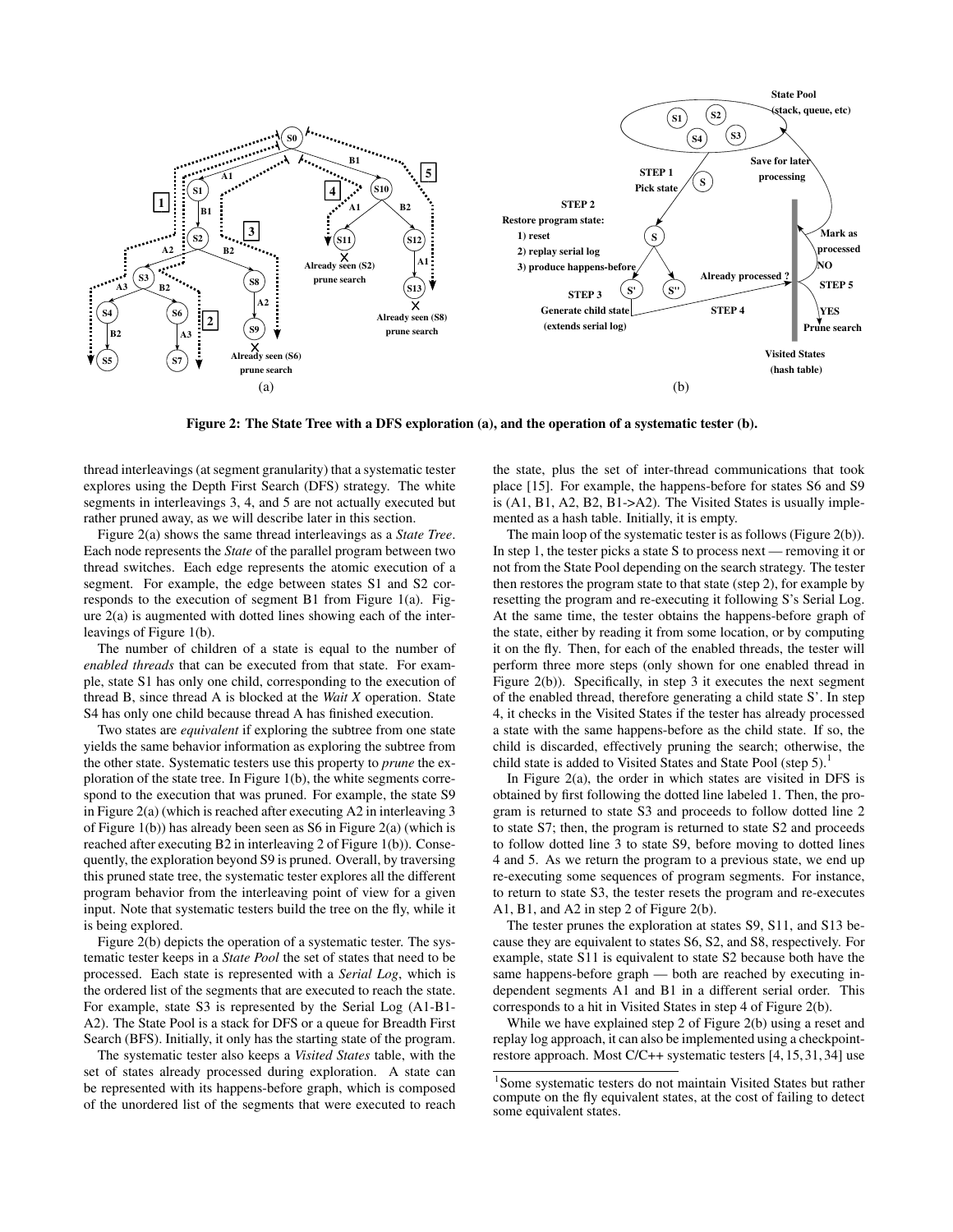

Thread A Thread B  $= X (rd 3) | Reg<sub>A</sub> = Reg<sub>A</sub> CRC 3$  $=$  Y (rd 8)  $Reg_A = Reg_A$  CRC 8  $=$  X (rd 3)  $Reg_B = Reg_B$  CRC 3  $= Z (rd 7)$  $Reg_B = Reg_B$  CRC 7  $=$  X (rd 5)  $Reg_A = Reg_A$  CRC 5 Reg. **IIIIIII**IIIII **HILLIAN Reg.** Merge in Software mm í Execution History Hash

Figure 3: Examples of wr-rd (a) and wr-wr (b) data races.

Figure 4: Computing the Execution History Hash.

reset and replay. One exception is CMC [14], but it is specialized for checking communication protocols and does not capture the entire machine state, including the stack and the registers. Java systematic testers usually use the checkpoint-restore approach [3, 30], although sometimes they use reset and replay [29]. Light64 works with both approaches.

Finally, in a systematic testing environment, the tester restricts all sources of non-determinism beyond thread execution interleaving that can affect a program's execution [4, 14, 15, 30] — such as non-deterministic system calls like gettimeofday or calls to random number generators. This is because the tester needs to be in full control of the state exploration.

#### 2.2 Happens-Before and Data Races

The ordering between two accesses to the same memory location introduces a *happens-before edge* [8]. In Figure 1(a), the happensbefore edge between synchronizations (i.e., *synchronization happensbefore*) is marked with an arrow. There can also be happens-before edges between data accesses (i.e., *data happens-before*). All happensbefore edges in an execution form a *happens-before graph*, which fully characterizes the ordering in a parallel execution [8].

Two data accesses to the same location are in a race if at least one of them is a write and they are not ordered by synchronization [28]. In the absence of data races, the synchronization happens-before implies the data happens-before — i.e., two data accesses to the same location are ordered by synchronization happens-before. Therefore, the latter fully characterizes the execution. In the rest of the paper, we refer to the synchronization happens-before simply as the *happens-before*.

Practical systematic testers [3,15] determine execution segments only based on synchronization operations (and not accesses to shared variables), which makes the segments longer, their number smaller, and thus results in fewer interleavings. In effect, they assume that there is no data race. If there is one, they not only miss the race but also some possible interleavings/states resulting from the race.

# 3. LIGHT64

## 3.1 The Idea

Light64 is based on the observation that, if we flip the order of two racing accesses, we are very likely to cause a deviation in the program execution history. This can be seen in Figure 3(a), which shows a program with Threads A and B racing to access variable X. Initially, X had value 0. In the left part of Figure 3(a) (nonflipped), Thread A writes value 3 to X, and then Thread B reads X. In the right part of Figure  $3(a)$  (flipped), Thread B reads X and then Thread A writes 3. In the example, the flipping creates a change

in the execution history, namely that Thread B reads either 3 or 0. Light64 focuses on detecting such small changes, irrespective of whether or not, later in the program, this small change results in a big deviation in the program execution.

Based on this discussion, Light64 searches for two different thread execution interleavings that have (1) the *same* happens-before graph and (2) a *different* memory access history for some thread. For efficiency, Light64 tracks only a small part of the history — yet enough to detect that a deviation in execution has occurred. Specifically, Light64 computes a per-thread *hash* of the data values that each thread reads with load instructions. If the per-thread hashes of two different thread interleavings that have the same happensbefore graph differ, then these interleavings have flipped a data race. Then, in an offline phase, Light64, localizes the racing instructions using a classical precise happens-before analysis [12].

Accumulating the hashes of the values read from memory collects only a small subset of the entire execution history of the program. However, it is a subset that is very useful to detect when a race has been flipped. Indeed, we will see that Light64 has *no false positives*. This means that the execution logs that Light64 saves for offline analysis will always contain a data race. Moreover, if two hashes are identical, we will see that it is very unlikely that the execution includes a harmful race. Consequently, Light64 has *very few false negatives*.

From this discussion, it is clear that Light64 needs *two executions* of the same happens-before graph to observe a data race. Fortunately, for the most part, such two executions already take place naturally in systematic testers during the process of exploration. As a result, we will see that Light64 can be well positioned in two different steps of the operation of the systematic tester shown in Figure 2(b). The resulting two designs give rise to two Light64 modes of operation: Passive and Active.

#### 3.2 Detecting Execution History Deviations

The goal of Light64 is to efficiently detect deviations in the execution history of a program caused by the flipping of a race. To capture the execution history, we use hardware that automatically hashes and accumulates per-thread execution information.

A naive design would include in the hash every single instruction executed by the thread. However, since the inputs to the program are given by its load instructions, it is enough to hash only load instructions. Moreover, of all the parts of a load instruction — e.g., instruction address, data address, or data value —- only the data value needs to be accumulated in the hash. This is because the *very first* deviation in the execution caused by a race will involve reading a different data value from a correct address. Later, reads may use this data as an address and read from different addresses than in the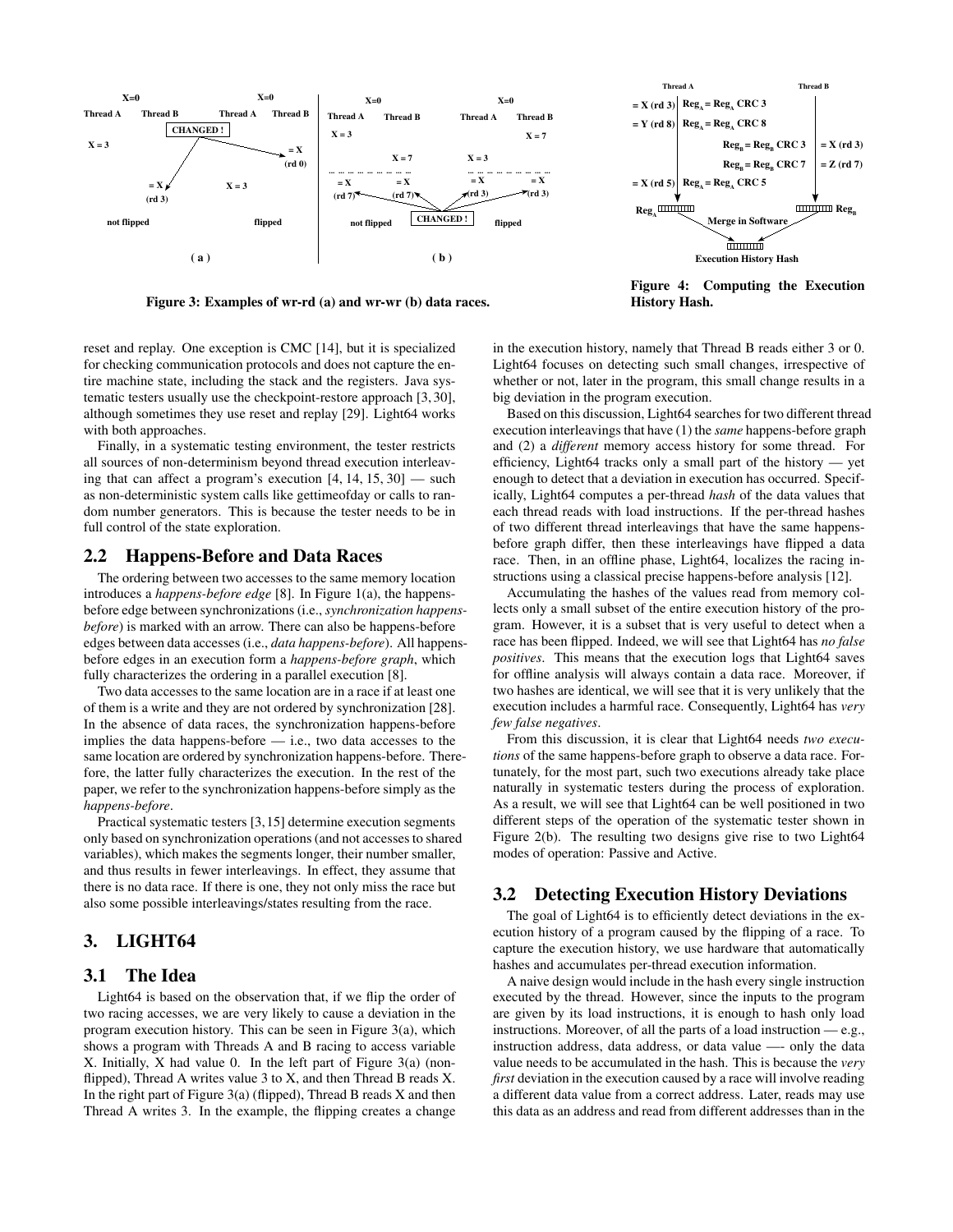original execution. However, since detecting even a *single* deviated instruction is enough to expose the race, Light64 only hashes and accumulates the values read by load instructions.

Figure 4 shows the operation. As shown in the example, each thread uses CRC to hash and accumulate in hardware into a local register all the values read. When we reach the destination state, the hash registers of all the threads are combined in software — e.g., using another hashing function. We call the result the *Execution History Hash*.

Using this approach, if the Execution History Hash of two executions that have the same happens-before graph differ, it is due to a data race. This is because, in the highly deterministic environment of a systematic tester (Section 2.1), the hashes cannot differ for any other reason. Therefore, Light64 has *no false positives*. The execution logs that Light64 saves for offline analysis will always contain a data race. Figure 3(a) shows an example where two executions have different Execution History Hashes because of flipping a wrrd race.

It is very unlikely that two executions with the same happensbefore graph flip a harmful race and the Execution History Hash remains the same. This occurs when the hashing is such that two different streams of read values produce the same final hash value. In this case, Light64 misses the race and, therefore, we have a false negative. Since we use a 64-bit CRC, this case is extremely improbable.

Note that Light64 can miss a special case of *benign* race where the racing write writes the value that already exists. For example, in Figure 3(a), if Thread A writes 0 to X rather than 3, then Light64 misses the race. However, such race does not affect execution.

In the case of a wr-wr race (Figure  $3(b)$ ), the read that changes is the first read that *follows* the race in any thread, although the read itself may or may not be involved in a race (e.g., the dashed line in the figure could indicate a synchronization operation such as a barrier). Consequently, Light64 would miss the special case of a wr-wr race where there is no future read in the entire program execution. In our experiments (Section 5.3), Light64 *never* lost a race due to this case, and we believe that implementing more complex techniques to cover this corner case may not be justified. However, if needed, a solution would be to add a read immediately before each write — either in software by the compiler or in hardware by the microarchitecture. Since, in our environment, a segment runs between two synchronization points, one thread would perform both the read and the write before the other did. As a result, this solution would ensure that we detect when the race is flipped.

Finally, there is a special case where Light64 misses a race by construction. This case results from the fact that Light64 regards the code between two synchronization points as a segment. Since Light64 explores interleavings at the segment granularity, instructions from two different segments cannot be interleaved. As a result, if a segment operates on a variable and finally sets it to the value it had before the segment started, *and* there is a race on *that* variable, then the race is not detected. An example is shown in Figure  $5(a)$ . In the figure, variable X is initially 0. A segment in Thread A sets  $X$  to 3 and then to 0; a segment in Thread B not synchronized with A's segment reads X. Reordering the interleaving at segment granularity as in Figure 5(b) would not cause a change in the Execution History Hash. To detect this case, one would need to reorder at the instruction granularity as in Figure 5(c). Overall, while Light64 cannot detect this particular case, it is likely that, due to the high coverage of the systematic tester, the *static* race that created this *dynamic* race will be detected in other thread interleavings — namely, those where the last write of the segment does not write the same value as was at the start of it.



Figure 5: Reordering granularity: initial execution (a), reordering at segment granularity, (b) and reordering at instruction granularity (c).

# 3.3 Modes of Operation

Light64 needs two executions of the same happens-before graph to flip a race and, therefore, detect its presence. In reality, for the most part, such two executions already take place naturally in systematic testers during the process of exploring. Therefore, we place Light64 in a systematic tester so that it can take advantage of such re-executions mostly transparently.

Light64 can be positioned in two different steps of the operation of the systematic tester shown in Figure 2(b). One option is to place it in step 4. Step 4 checks the Visited States to see whether a state with the same happens-before graph as the current child state has already been processed during exploration. In this option, Light64 augments each entry in the Visited States with the Execution History Hash of the state. Then, without perturbing the exploration in any way, every time that the Visited States is accessed in step 4, Light64 simply checks both the happens-before graph and the Execution History Hash. If it finds an entry for which the former is the same and the latter differs, we have detected a data race. We call this option the Light64 Passive mode. In our experiments, this mode leads to an average runtime overhead of only 1% over plain systematic testing.

A second option is to place Light64 in step 2 of Figure 2(b). Step 2 restores a program state by using the Serial Log to replay the execution of the program up to that state. At the same time, it produces the happens-before graph of the state. In this option, Light 64 forces the re-execution to follow a *different* thread interleaving from the one it originally followed, so that it flips the races — while still obeying the same happens before graph. When the state is reached, the Execution History Hashes attained in the first execution and in this re-execution are compared. If they differ, we have detected a data race. In this option, each state in the State Pool of Figure 2(b) keeps both its happens-before graph and its Execution History Hash. The former is used to guide the re-execution in lieu of the Serial Log; the latter is used to compare against the Execution History Hash of the re-execution. We call this option the Light64 Active mode. This mode has more runtime overhead, in part because we use the happens-before graph to guide the reexecution rather than the Serial Log. In our experiments, this mode leads to an average runtime overhead of 37% over plain systematic testing. Note that this mode works only for systematic testers based on reset and replay, which is the typical choice for C/C++ systematic testers.

The Light64 Active mode keeps the overhead low by *reusing* the normal re-executions needed to restore states in systematic testing. It uses these re-executions to reorder segment execution and, therefore, to flip races. Thanks to a heuristic that we will present in the next section, one single re-execution is enough to flip typically all the races that exist in the execution path to a state. We will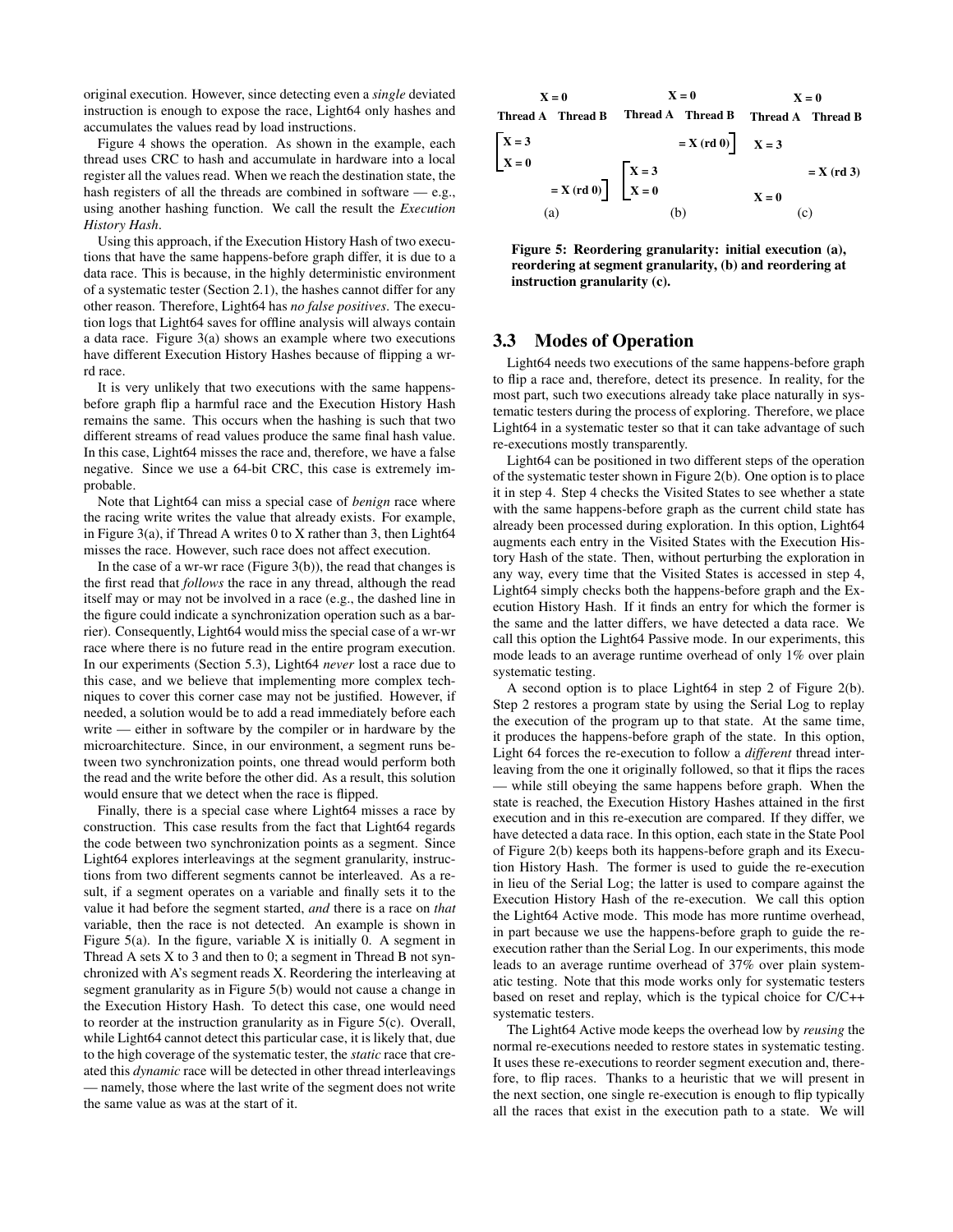present several versions of Light64 Active, which differ in whether or not additional re-executions are needed and, if so, in which special cases.

Overall, the trade-off between Active and Passive modes is that of detection capability versus overhead. Active detects races with a higher probability because it fully controls segment reordering for each happens-before graph during the exploration. Passive does not explicitly control the reordering or the re-execution of the same happens-before graph. Consequently, it may miss some races when the systematic tester does not re-execute (or re-executes but does not reorder) some thread interleaving that has a race.

# 4. SYSTEM DESIGN

This section describes two aspects of Light64's design, namely the hardware support and the detailed operation of the Passive and Active modes.

#### 4.1 Hardware Support

Light64 relies on minimal hardware to generate the hash of the read history described in Section 3.2. Specifically, we place a hardware module for hash and accumulate at the head of the processor's reorder buffer (Figure  $6(a)$ ). As a load commits, the data read is automatically hashed using CRC hash logic and accumulated into the 64-bit *History* register. By hashing at instruction-commit time, we ensure a repeatable order of accesses, eliminate any perturbation from speculative accesses, and operate off the processor critical paths.



| Instruction       | Description                                                        |  |  |  |  |
|-------------------|--------------------------------------------------------------------|--|--|--|--|
| start_hashing     | Start hashing the values of the memory reads                       |  |  |  |  |
| stop_hashing      | Stop hashing the values of the memory reads                        |  |  |  |  |
| save hash addr    | Save the History register to memory location<br>addr               |  |  |  |  |
| restore_hash addr | Restore the History register from memory lo-<br>cation <i>addr</i> |  |  |  |  |
| ٠b٠               |                                                                    |  |  |  |  |

#### Figure 6: Hardware system and its interface to software.

This hardware interfaces to the software through the four assembly instructions of Figure 6(b), namely *start\_\_hashing*, *stop\_\_hashing*, *save\_\_hash*, and *restore\_\_hash*. The first two enable and disable the hashing. They allow for the analysis of only the checked program, and not also of the systematic tester's code that runs together with the checked program. The last two instructions save and restore the History register to and from memory. Recall that the hashes are computed on a per-thread basis. Therefore, Light64 uses *save\_\_hash* and *restore\_\_hash* to save and recover the hash at thread context switches.

With this support, we see that the Light64 hardware trivially supports virtualization and process migration. There may be multiple systematic tester programs running on the same processor, and a

systematic tester program may migrate between processors if it is running on multiprocessor hardware. Light64 works seamlessly because the OS or VM monitor saves and restores a thread's 64-bit History register at thread switching points. There is no additional overhead for virtualization and migration.

## 4.2 Light64 Passive Mode

This mode makes use of the fact that, during a systematic tester's normal exploration process, the tester typically encounters multiple execution paths with the same happens-before graph and different segment execution orders. As an example, consider Figure 2(a). The tester reaches state S6 through the execution of A1, B1, A2 and B2. At that point, the state's happens-before graph and Execution History Hash are saved in the Visited States. Later, the tester reaches state S9, which has the same happens-before graph as S6 but was reached by executing the segments in a different order, namely A1, B1, B2, A2. In this case, A2 has been reordered relative to B2. Other paths may reorder A1 relative to B1 and B2 (note that the executions leading to S6 and S9 do not reorder A1 and B1). Specifically, the paths to S8 and S13 have the same happens-before graph and reorder A1 relative to B1 and B2. Note, however, that Light64 Passive cannot make guarantees of coverage. Due to the systematic tester's exploration strategy or pruning heuristics, two particular segments may never be reordered or may be reordered as part of thread interleavings with different happens-before graphs.

There are two infrequent corner cases in Light64 Passive. The first one is when, due to hash-induced aliasing, two different happensbefore graphs are mapped to the same location of Visited States. In this case, Light64 will find different Execution History Hashes and assume that there is a race. However, the user will not receive false warnings because the offline analysis uses a precise happens-before analysis.

The second case is if a race flip affects the control flow *and* changes the happens-before graph. In this case, Light64 will be searching the wrong entry in Visited States and, therefore, may be unable to flag the presence of a data race. In this case, we would miss the race.

#### 4.3 Light64 Active Mode

This mode reuses the normal re-executions needed to restore states in reset-and-replay systematic testers. Recall that these are the testers typically used for  $C/C++$  [4, 15, 31, 34]. Light64 Active uses these re-executions to explicitly reorder segment execution and, therefore, flip races. This section describes the operation of Light64 Active, a heuristic for efficient segment reordering, several Light64 Active versions that trade-off accuracy and overhead, and an optimization to reduce the number of offline analysis.

#### *4.3.1 General Operation*

To illustrate the operation of the Light64 Active mode, consider Figure 2(a) at the point when S5 has been processed. Execution now needs to return to state S3 and proceed to explore S3's second child S6. In step 2 of Figure 2(b), we need to restore the program state by re-executing the path to state S3. In this re-execution, a conventional systematic tester would typically execute the segments in the same order as in the first execution, namely the order given by the Serial Log (A1-B1-A2). Light64 Active, instead, reexecutes the path to state S3 re-ordering the execution of segments relative to the first execution as much as possible, while obeying the happens-before graph of S3. Specifically, it executes the segments (B1-A1-A2) — therefore flipping all the races between A1 and B1. It does not reorder B1 and A2 because they have a happens-before dependence (Figure 1(a)).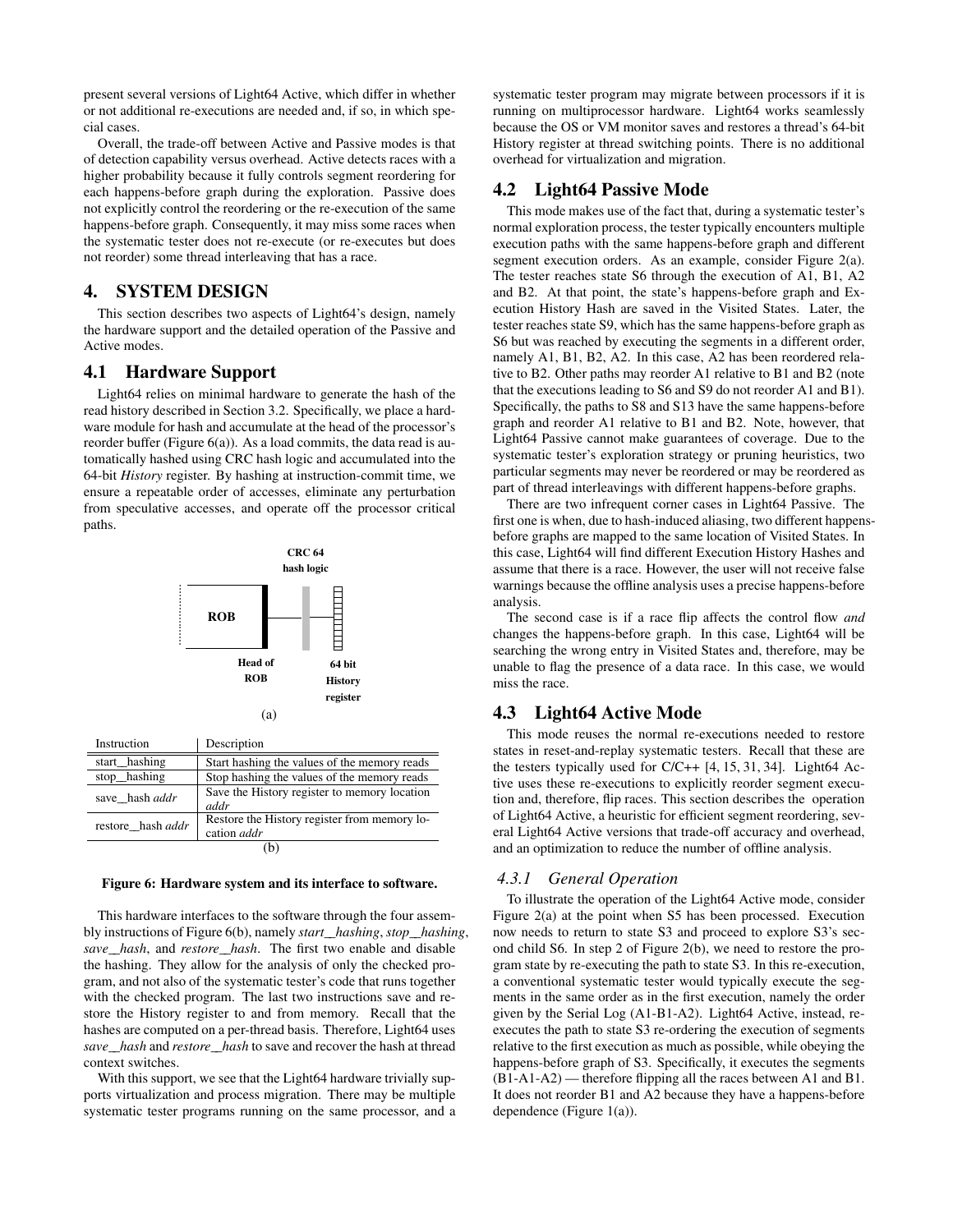A flipped race may alter the control flow, which in turn may alter the happens-before graph. This may cause the replay to block, if a thread is waiting for a condition that never becomes true. Light64 detects this problem by keeping track of threads ready to run. If there are none and the re-execution is not yet finished, Light64 signals a race, without needing to compare the hashes; it is obvious that there was a deviation in the execution history. Systematic testers like CHESS [15] use the same approach to detect that a replay is not following the initial execution.

#### *4.3.2 Heuristic for Efficient Segment Reordering*

When replaying an execution path in Light64 Active, we want to minimize the overhead of computing and enforcing segment execution orders that flip as many segments in the path as possible. Consequently, we propose a heuristic algorithm that reorders the execution of many segments while incurring minor overhead. With two executions, this algorithm is able to flip typically all of the races in the path.

The idea is to perform one execution of the path selecting the segments to execute using the *Smallest-ID Thread First* (SID) algorithm. Then, the second execution of the path is performed while selecting the segments to execute using the *Biggest-ID Thread First* (BID) algorithm. The SID and BID algorithms order the segments of all the threads in a parallel program in a total order. At any point in the ordering, if there is more than one thread that is ready to execute a segment, the SID algorithm picks the thread with the smallest ID that is ready, while the BID algorithm picks the one with the biggest ID that is ready. Depending on the type of state exploration performed by the systematic tester (e.g., depth-first or breadth-first), this heuristic may influence the number of path reexecutions. This is discussed in Section 4.3.3.

Figure 7 illustrates the SID and BID algorithms. Assume that we have two threads with IDs 1 and 2 that execute the program with the happens-before graph shown in Figure  $7(a)$ . Figures  $7(b)$  and 7(c) show the segment execution orders when following the SID and BID algorithms, respectively.





When comparing the two executions, we see that, in this example, all the segments that are not ordered by happens-before dependences get reordered. For example, in Figure 7(b), segment 1a executes before 2a and 2b, while in Figure 7(c), it executes after both of them. Consequently, any race in these segments gets flipped. On the other hand, 1a is always executed before 2c because there is a happens-before dependence between them.

When dealing with more than two threads, this heuristic may miss some legal segment reorderings. This is due to the well-known priority inversion problem [9], which arises when a high-priority task is blocked waiting for a resource held by a low-priority task; in the meantime, a medium-priority task is scheduled, thus preventing the low-priority one from executing and releasing the highpriority one. This is shown in Figure 8. The happens-before graph of Figure  $8(a)$  is executed with the SID (Figure  $8(b)$ ) and BID (Figure 8(c)) algorithms. Segments 2a and 3b do not get reordered because, in Figure 8(c), while 3b is waiting for 1a to execute, 2a gets executed before 1a. To solve this problem, we can use existing partial solutions for priority inversion [27] or other heuristics.



Figure 8: Missing a legal segment reordering. The segments of a happens-before graph (a) are executed using the SID (b) and BID (c) algorithms.

#### *4.3.3 Light64 Active Versions*

There are some states in the State Tree that the operation of a conventional systematic tester does not re-execute. Specifically, if it uses DFS exploration, such states are those with zero or one child; if it uses BFS, it can be shown that they are those with no children. Unfortunately, some of the segments in the program may only be executed when such states are reached. If Light64 Active simply reuses the re-executions of a conventional systematic tester, it will not re-execute some of the segments and, therefore, miss any races in such segments.

As an example, consider Figure 2(a), which uses DFS. A conventional systematic tester only re-executes states S2, S3, and S10. Then, Light64 Active would not be able to flip the races in the segments beyond such states, namely B2 and A3.

To detect races in these segments, we can increase the number of re-executions at the cost of a higher overhead. Consequently, we propose three versions of Light64 Active, each with a different tradeoff between probability of race detection and execution overhead. We describe them in the order of increasing race detection probability and execution overhead.

ActiveNO never forces any additional re-execution. This is the version that we have implicitly described so far.

ActiveFIN forces the re-execution of only the final states, namely those corresponding to the termination of the program execution. They are states S5 and S7 in Figure 2(a). Since they have no children, they would never be re-executed otherwise. Re-executing them provides the opportunity to reorder many segments.

ActiveFULL forces the re-execution of every explored state that will not be automatically re-executed by the conventional systematic tester. This scheme maximizes the race detection probability but also has the highest overhead.

Note that the number of additional re-executions needed may also be influenced by the number of threads in the program or the exploration strategy. Specifically, executions with more threads imply more children per node and, therefore, fewer needed additional re-executions under DFS. Moreover, if the exploration strategy follows random exploration rather than the SID algorithm, Light64 Active may choose to perform two re-executions for each state: one following the SID algorithm and one the BID algorithm.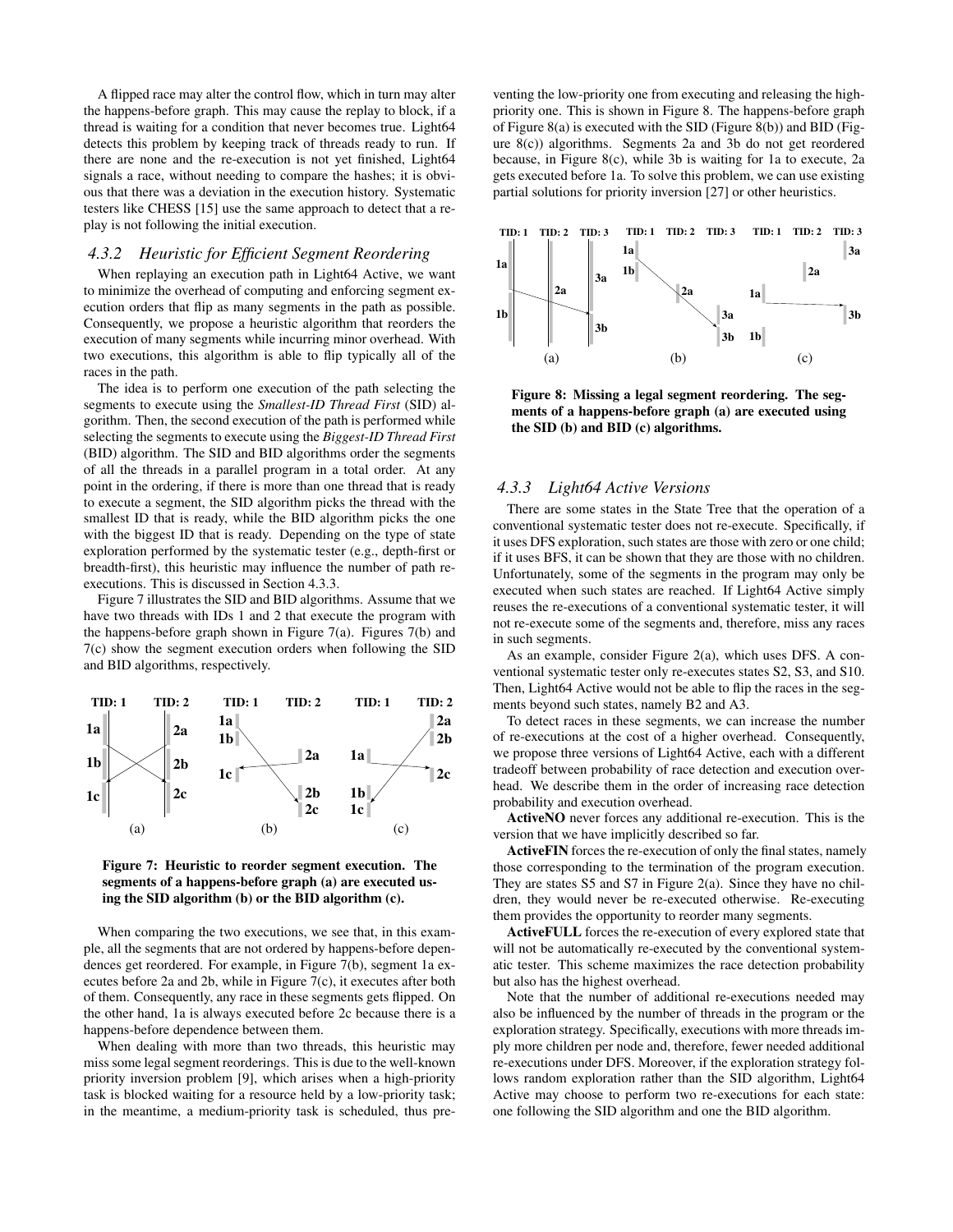| Configuration $\parallel$ Description |                                                                                                                                                     |
|---------------------------------------|-----------------------------------------------------------------------------------------------------------------------------------------------------|
| Plain                                 | Conventional systematic tester following the design principles of CHESS [15]. Has no race detection capability                                      |
| $Plain+RD$                            | Conventional systematic tester following the design principles of CHESS [15]. Runs a classical precise happens-<br>before race detector             |
| <b>ActiveNO</b>                       | Plain plus Light64 Active with no forcing of re-executions (Section 4.3.3)                                                                          |
| Action                                | Plain plus Light64 Active with forcing re-executions of the final states (Section 4.3.3)                                                            |
| <b>ActiveFULL</b>                     | Plain plus Light64 Active with forcing re-executions of all the states that are not already re-executed by the<br>systematic tester (Section 4.3.3) |
| Passive                               | Plain plus Light64 Passive (Section 4.2)                                                                                                            |

Table 1: Evaluated configurations.

Finally, there may be some merit in a hybrid solution with mostly Light64 Passive operation and selective application of Active in some key paths.

#### *4.3.4 Reducing the Number of Off-Line Analysis*

When the path to a state is found to be racy, Light64 stores away the log of the path to be analyzed offline. For example, assume that Light64 is re-executing state S2 in Figure 2(a) and finds a race between segments A1 and B1. Then, Light64 saves the log for S2 for off-line analysis.

Unfortunately, due to the exploration process, it is likely that Light64 will save many logs with the same dynamic race. For example, assume that we use Light64 ActiveFULL in BFS and that there is no other race in the program. When Light64 re-executes each of states in the S2 subtree, it will detect a race in each and every case and, not knowing that it is the same dynamic race every time, it will save the log for each of these states for off-line analysis. This is wasteful.

Note that this problem also occurs in DFS explorations. Specifically, for the same example, Light64 ActiveFULL detects a race in the path to S5 and saves a log. As Light64 proceeds to explore S4 next, it will not save a log for S4 to minimize redundant analysis, but it will save the log for S7 with the same race.

To avoid this problem and reduce the number of racy logs analyzed offline by orders of magnitude, we propose the optimization that we call *Serial*. Specifically, when a path with a racy segment interleaving is found, after saving the log, Light64 marks the interleaving as *serial*. This means that all the paths being explored in the future that have the first path as a subpath, will not reorder the segments in the subpath. This prevents these future paths from detecting the same race again. To see why, consider the first example given. After re-executing S2, Light64 marks A1–B1 as serial. When Light64 later executes, say, the path to S7, Light64 will keep the order A1–B1 in both the initial and replayed executions, and only re-order segments A2, B2, and A3. Therefore, the reexecution of S7 will not find again the same race and will not save another log for offline analysis.

Note that this optimization will miss the race instances that have one of the racing accesses inside the serial subpath and the other access outside of that subpath. For instance, in the example given, the re-execution of S7 will miss any race between A1 and B2.

# 5. EVALUATION

## 5.1 Experimental Setup

We model our lightweight hardware system using PIN [10] and implement a systematic tester following the design principles of CHESS, a state-of-the-art tool used in industry [15]. The segments are the dynamic code sections between synchronization operations or volatile flag access. The exploration follows classical DFS as in other studies [3, 4, 30, 34].

We evaluate the performance and race detection capabilities of the six configurations shown in Table 1: a conventional systematic tester with no race detection capability (*Plain*), Plain with a classical precise happens-before race detector that can find all races but with an extremely-high runtime overhead (*Plain+RD*), Plain augmented with one of the three Light64 Active versions (*ActiveNO*, *ActiveFIN*, or *ActiveFULL*), and Plain augmented with Light64 Passive (*Passive*). We evaluate the performance overhead of Light64 by comparing with Plain and evaluate the detection capability by comparing with Plain+RD. We use instruction count as performance metric and consider that our minor hardware addition has no significant impact on hardware performance. In addition, we estimate the overhead of a software-only implementation of Light64, which would be used in the absence of hardware support.

Our evaluation uses all the applications in SPLASH-2. As customary in systematic testing [14,15,23,29,34], the experiments use small inputs and a small number of threads, which is a pragmatic way to combat state space explosion. For each application, we test four code versions. One is the original SPLASH-2 code. Each of the other three is modified by randomly removing one or more static synchronization operations from the original code, similarly as in other studies on hardware-based race detection [16,21,22,35]. We run each of the four versions with two and four threads, for a total of 576 experiments. To cover the case of bounded search [4, 14, 15], we limit each exploration to a total of up to 50,000 states.

#### 5.2 State Space Characterization

Table 2 gives the characteristics of the explorations. Columns 2- 7 correspond to the original SPLASH-2 code, while columns 8-13 show the mean of the three versions modified by inserting races. For each application, the *Distinct states* column gives the number of different states explored during systematic testing and is a measure of testing coverage. We see that our experiments cover a substantial number of states and a wide range of state spaces, ranging from small (FFT, LU) to large (Water-NS, Volrend, Raytrace). Small state spaces are due to extensive use of barriers, which facilitate the pruning of the search, while locks usually lead to large state spaces. The state spaces for the original codes are typically larger than those for the modified versions, since removing synchronization operations decreases the number of possible interleavings.

The *Already seen states* column shows the number of times the exploration encountered an already seen state and thus pruned the search (Section 2.1). This is a measure of how effective the pruning technique is, which is a key factor in performing efficient systematic testing. *DFS stack depth* is the longest path in the State Tree, namely the maximum number of synchronization operations performed during an execution path. The depths of the DFS stacks are large and could lead to huge state spaces (e.g., 2 threads with a stack of 27 as FFT could have  $2^{27}$  different interleavings). However, not all interleavings are possible due to synchronizations (e.g., barriers for FFT, or when a thread is blocked on a lock).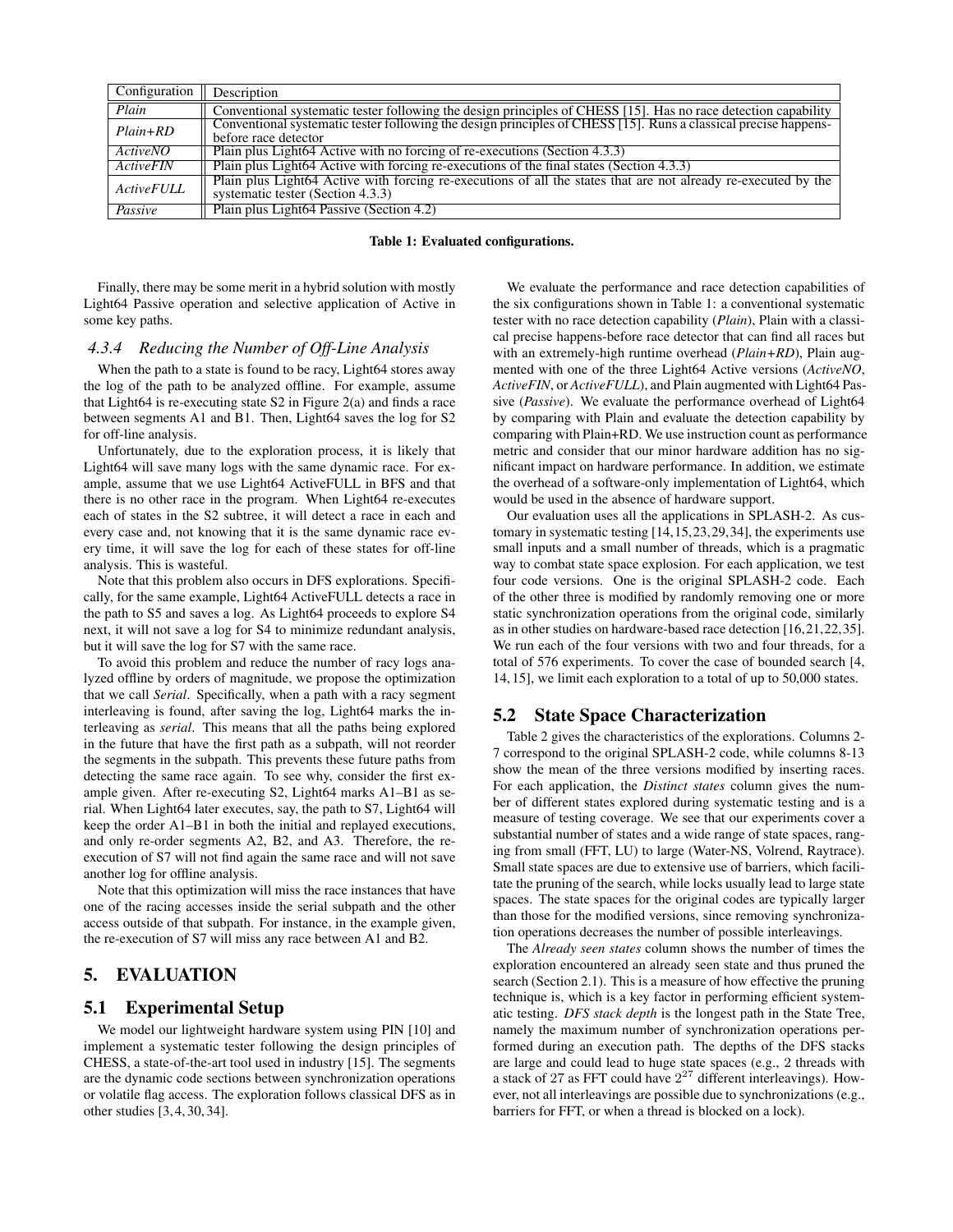|                | Original application |               |       |               |                |       |               | Mean of 3 versions with inserted races |       |               |                |       |  |  |
|----------------|----------------------|---------------|-------|---------------|----------------|-------|---------------|----------------------------------------|-------|---------------|----------------|-------|--|--|
| Appl.          |                      | 2-thread runs |       | 4-thread runs |                |       | 2-thread runs |                                        |       | 4-thread runs |                |       |  |  |
|                | Distinct             | Already       | DFS   | Distinct      | <b>Already</b> | DFS   | Distinct      | <b>Already</b>                         | DFS   | Distinct      | <b>Already</b> | DFS   |  |  |
|                | states               | seen          | stack | states        | seen           | stack | states        | seen                                   | stack | states        | seen           | stack |  |  |
|                |                      | states        | depth |               | states         | depth |               | states                                 | depth |               | states         | depth |  |  |
| <b>B</b> arnes | 6141                 | 2684          | 44    | 20907         | 29094          | 62    | 3854          | 2080                                   | 39    | 21709         | 28292          | 54    |  |  |
| Cholesky       | 4047                 | 3615          | 113   | 18201         | 31800          | 179   | 1849          | 1593                                   | 78    | 18008         | 31993          | 144   |  |  |
| <b>FFT</b>     | 39                   | 13            | 27    | 195           | 221            | 53    | 21            |                                        | 15    | 105           | 119            | 29    |  |  |
| <b>FMM</b>     | 1809                 | 1429          | 68    | 18193         | 31808          | 108   | 1153          | 947                                    | 55    | 18076         | 31925          | 87    |  |  |
| LU             | 54                   | 18            | 37    | 270           | 306            | 73    | 12            |                                        | 9     | 60            | 68             | 17    |  |  |
| Ocean          | 1369                 | 539           | 77    | 22161         | 27840          | 153   | 910           | 363                                    | 67    | 21983         | 28018          | 135   |  |  |
| Radiosity      | 26643                | 23358         | 1927  | 22649         | 27352          | 2069  | 26635         | 23366                                  | 1777  | 22542         | 27459          | 1898  |  |  |
| Radix          | 6047                 | 1704          | 77    | 22559         | 27442          | 172   | 4797          | 1618                                   | 51    | 22746         | 27255          | 134   |  |  |
| Raytrace       | 29612                | 20389         | 1387  | 18765         | 31236          | 1399  | 28672         | 21329                                  | 679   | 22069         | 27932          | 710   |  |  |
| Volrend        | 30732                | 19269         | 69    | 18286         | 31715          | 161   | 30835         | 19166                                  | 64    | 19384         | 30617          | 116   |  |  |
| Water-NS       | 34644                | 15357         | 83    | 21473         | 28528          | 149   | 29911         | 16019                                  | 72    | 22453         | 27548          | 134   |  |  |
| Water-SP       | 15589                | 6815          | 55    | 21447         | 28554          | 109   | 1711          | 863                                    | 41    | 22202         | 27799          | 90    |  |  |
| <b>MEAN</b>    | 13061                | 7933          | 330   | 17092         | 24658          | 391   | 10863         | 7279                                   | 246   | 17612         | 24085          | 296   |  |  |

Table 2: Characteristics of the state space exploration. For each application, columns 2-7 correspond to the original SPLASH-2 code, while columns 8-13 show the mean of the three versions modified by inserting races.

#### 5.3 Race Detection Capability

Table 3 shows the race detection capability of various configurations. The *Races* columns show the number of static races found, where each race is a triple of an address being accessed and two instruction pointers of the instructions issuing the accesses. Note that the same instructions can access a large number of different addresses, e.g., for array accesses, and thus some applications such as FFT and LU have a large number of inserted races. Because our systematic tester switches at volatile flags, like in CHESS [15], accesses to volatile variables do not count as races.

The *Plain+RD* rows show the total number of races in our experiments. Plain+RD is a precise happens-before race detector that finds all races for the explored executions. In practice, software schemes such as Plain+RD can have up to one or even two orders of magnitude overhead in execution time. This makes them impractical to always run in systematic testers (Section 2.1).

Comparing the *Races* entries of the three versions of Active to Plain+RD, we can see that Active is *highly accurate*. It misses races in only a few cases (which are marked with  $\star$  in the *Races* columns). It can be shown that, on average, ActiveNO, ActiveFIN and ActiveFULL detect 93%, 96% and 97% of the races respectively. Passive is less accurate than Active, detecting on average 89% of the races. Even so, the number of missed races is very small and can be acceptable (especially when taking into consideration the extremely low overhead of Passive). We compute these numbers by first computing the percentage of detected races per application and then computing their mean.

The few races missed in Table 3 are due to some of the reasons we outlined earlier in the paper. For example, the *Serial* optimization of Section 4.3.4 causes each Active version to miss four races in two Radix experiments. The races missed by both the Active versions and Passive in Volrend are the special case of *benign* races that we described in Section 3.2. Specifically, in an initialization function, all threads write the same value to a location, instead of just one thread doing the initialization. This is benign since the results are the same, and Light64 does not detect the races because the program execution history is unaffected. ActiveNO misses races in one run of modified LU because these races are between segments leading to final states, which are not re-executed for ActiveNO. Finally, as expected, Passive misses races in several applications because some happens-before graphs are not encountered twice by the systematic tester's explorations.

By checking that all races reported by Light64 are also reported by Plain+RD, we confirm that Light64 reports no false positives. As expected, all logs saved offline by Light64 contain races, and all the races in these logs are also detected by Plain+RD.

We also check (not shown in Table 3) whether inserting reads before writes to cover the corner case discussed in Section 3.2 would discover more races. For each Light64 variant, we try an additional set of experiments, which never detect any new races. Therefore we believe that the additional complexity of inserting reads before writes is not justified.

The *Logs analyzed* columns show the number of logs for which a precise data race detection is run. The numbers for Light64 are much smaller than the numbers for Plain+RD. In the cases of original codes with no races, the numbers for Light64 are 0, since it quickly detects that there is no need to run the precise analysis, while Plain+RD always has to run the precise analysis. For runs with races, the ratio of analyzed logs for Plain+RD over Light64 ranges from around 1.5X (for LU and Passive with four threads) up to 9,526X (for original Ocean with four threads).

The *Logs no opt.* columns show the number of logs that would be analyzed by the Active versions without the optimization of Section 4.3.4. The ratio of logs analyzed without and with the optimization is typically very high, reaching nearly 10,000 for the original Ocean code. This shows that the optimization is highly effective.

#### 5.4 Runtime Overhead

Light64 incurs only a *small runtime overhead*. Figure 9 shows the number of instructions executed by each of the Light64 configurations normalized to the instructions executed by the conventional systematic tester with no race detection (just Plain, not Plain+RD). For each application, the bars are the average of the four code versions, namely the original SPLASH-2 one plus the three modified with races. The offline analysis of the racy logs with a conventional, precise happens-before race detector is characterized by the *Logs analyzed* columns in Table 3 as described in the previous section and is not included in Figure 9.

From the figures, we see that Passive executes only 1% more instructions. For two-thread runs, ActiveNO and ActiveFIN execute, on average, 28% and 37% more instructions, respectively; for fourthread runs, they execute less than 20% more. Passive has a lower overhead than ActiveNO or ActiveFIN because it only observes the executions and compares the history hashes. In contrast, ActiveNO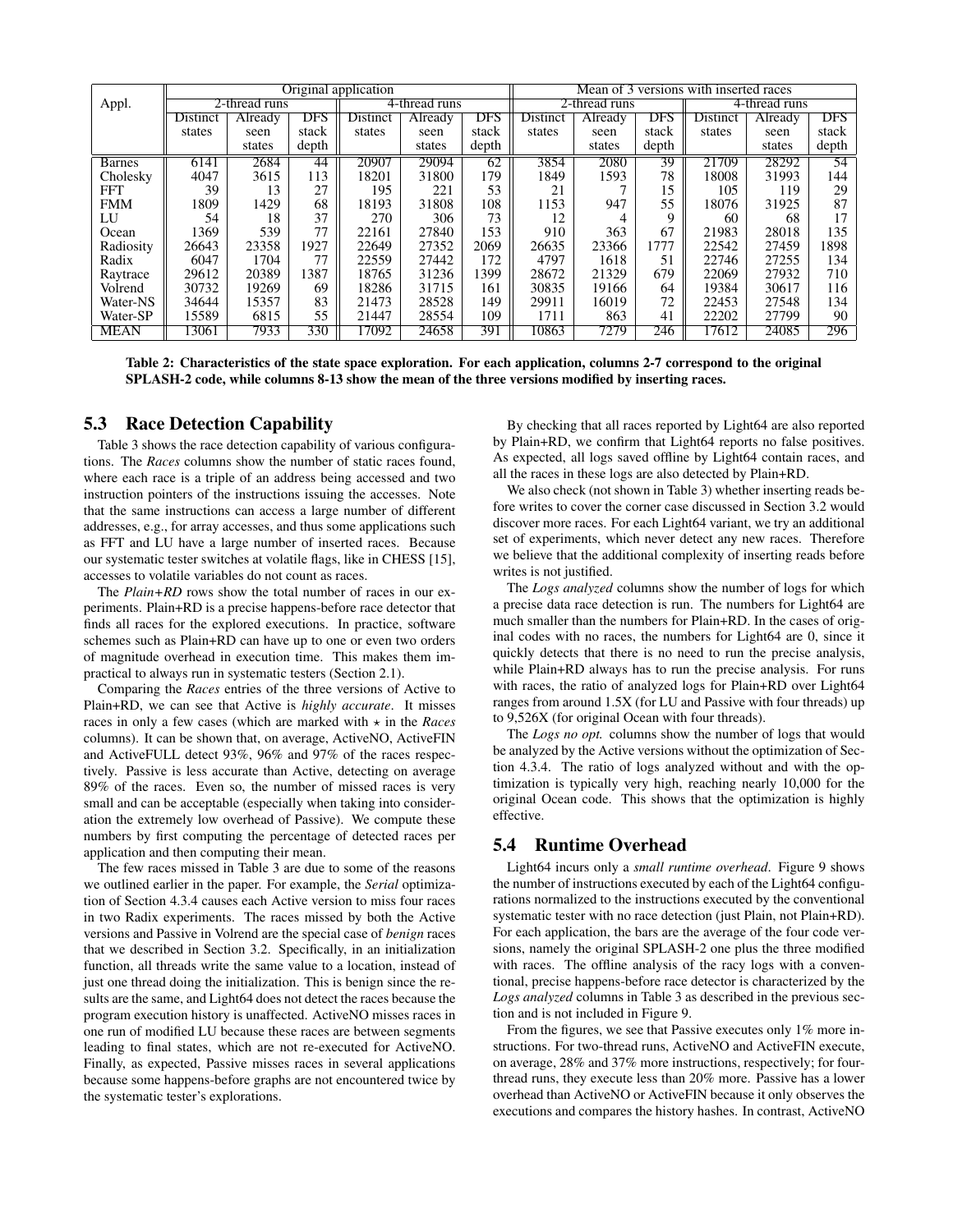|               |                   | Original application |                  |                  |                           |                  |                  | Mean of 3 versions with inserted races |                |                  |                 |       |                  |
|---------------|-------------------|----------------------|------------------|------------------|---------------------------|------------------|------------------|----------------------------------------|----------------|------------------|-----------------|-------|------------------|
| Appl.         | Configu-          |                      | 2-thread runs    |                  | 4-thread runs             |                  |                  | 2-thread runs                          |                |                  | 4-thread runs   |       |                  |
|               | ration            |                      | Logs             | Logs             |                           | Logs             | Logs             |                                        | Logs           | Logs             |                 | Logs  | Logs             |
|               |                   | Races                | ana-             | no               | Races                     | ana-             | no               | Races                                  | ana-           | no               | Races           | ana-  | no               |
|               |                   |                      | lyzed            | opt.             |                           | lyzed            | opt.             |                                        | lyzed          | opt.             |                 | lyzed | opt.             |
|               | Plain+RD          | 131                  | 1590             | n/a              | $\overline{311}$          | 8269             | n/a              | 140                                    | 927            | n/a              | 192             | 7865  | n/a              |
|               |                   |                      |                  |                  |                           |                  |                  |                                        |                |                  |                 |       |                  |
|               | ActiveNO          | 131                  | 420              | 420              | 311                       | 1254             | 7471             | 140                                    | 202            | 318              | 192             | 1105  | 7001             |
| <b>Barnes</b> | ActiveFIN         | 131                  | 420              | 420              | 311                       | 1254             | 7471             | 140                                    | 202            | 318              | 192             | 1105  | 7001             |
|               | ActiveFULL        | 131                  | 420              | 980              | 311                       | 1254             | 8269             | 140                                    | 202            | 517              | 192             | 1105  | 7865             |
|               | Passive           | 131                  | 420              | n/a              | 311                       | 3251             | n/a              | 140                                    | 315            | n/a              | 192             | 5051  | n/a              |
|               | Plain+RD          | 4                    | 215              | n/a              | $\overline{4}$            | 1105             | n/a              | 16                                     | 128            | n/a              | 14              | 1044  | n/a              |
|               | ActiveNO          | 4                    | 72               | 90               | 4                         | 59               | 1097             | 5<br>$\star$                           | 42             | 59               | 14              | 51    | 1028             |
| Cholesky      | ActiveFIN         | $\overline{4}$       | 72               | 90               | 4                         | 59               | 1097             | 5<br>$^\star$                          | 42             | 59               | 14              | 51    | 1028             |
|               | ActiveFULL        | $\overline{4}$       | 76               | 98               | 4                         | 59               | 1105             | 11<br>$\star$                          | 45             | 65               | 14              | 51    | 1036             |
|               | Passive           | 4                    | 76               | n/a              | 4                         | 2069             | n/a              | 12<br>$\star$                          | 55             | n/a              | 14              | 2099  | n/a              |
|               | Plain+RD          | $\overline{0}$       | 14               | n/a              | $\overline{0}$            | 92               | n/a              | 28459                                  | 8              | n/a              | 42688           | 50    | n/a              |
|               | ActiveNO          | $\overline{0}$       | $\boldsymbol{0}$ | 0                | $\theta$                  | $\mathbf{0}$     | $\boldsymbol{0}$ | 28459                                  | 1              | 1                | 42688           | 10    | 28               |
| <b>FFT</b>    | ActiveFIN         | 0                    | $\mathbf{0}$     | 0                | $\theta$                  | $\mathbf{0}$     | $\overline{0}$   | 28459                                  | 1              | 1                | 42688           | 10    | 28               |
|               | ActiveFULL        | 0                    | 0                | $\Omega$         | $\theta$                  | $\mathbf{0}$     | $\theta$         | 28459                                  | 1              | 5                | 42688           | 11    | 33               |
|               | Passive           | $\overline{0}$       | $\theta$         | n/a              | $\theta$                  | $\overline{0}$   | n/a              | 28459                                  | $\overline{c}$ | n/a              | 42688           | 26    | n/a              |
|               | Plain+RD          | $\overline{0}$       | 164              |                  | $\overline{0}$            | 1690             |                  |                                        | 82             |                  |                 | 1468  |                  |
|               |                   |                      |                  | n/a              |                           |                  | n/a              | 16                                     |                | n/a              | 40              |       | n/a              |
|               | ActiveNO          | 0                    | $\mathbf{0}$     | $\mathbf{0}$     | $\theta$                  | $\overline{0}$   | $\theta$         | 16                                     | 4              | 4                | 40              | 72    | 320              |
| <b>FMM</b>    | <b>ActiveFIN</b>  | 0                    | $\mathbf{0}$     | $\overline{0}$   | 0                         | $\overline{0}$   | $\theta$         | 16                                     | 4              | 4                | 40              | 72    | 320              |
|               | <b>ActiveFULL</b> | 0                    | $\theta$         | $\Omega$         | $\theta$                  | $\overline{0}$   | $\Omega$         | 16                                     | 11             | 43               | 40              | 72    | 348              |
|               | Passive           | 0                    | $\theta$         | n/a              | 0                         | $\overline{0}$   | n/a              | 16                                     | 4              | n/a              | 40              | 114   | n/a              |
|               | Plain+RD          | $\overline{0}$       | 19               | n/a              | $\overline{0}$            | 127              | n/a              | 15286                                  | 5              | n/a              | 15286           | 29    | n/a              |
|               | ActiveNO          | $\overline{0}$       | $\boldsymbol{0}$ | $\boldsymbol{0}$ | 0                         | 0                | $\boldsymbol{0}$ | $* 8201$                               | 1              | 1                | 15286           | 7     | 21               |
| LU            | ActiveFIN         | $\overline{0}$       | 0                | $\boldsymbol{0}$ | $\theta$                  | $\overline{0}$   | $\boldsymbol{0}$ | 15286                                  | 1              | $\mathbf{1}$     | 15286           | 7     | 21               |
|               | ActiveFULL        | 0                    | $\theta$         | $\Omega$         | $\overline{0}$            | $\overline{0}$   | $\Omega$         | 15286                                  | 1              | 4                | 15286           | 8     | 25               |
|               | Passive           | $\overline{0}$       | $\overline{0}$   | n/a              | $\overline{0}$            | $\overline{0}$   | n/a              | 15286                                  | 3              | n/a              | 15286           | 20    | n/a              |
|               | Plain+RD          | $\overline{2}$       | 416              | $\overline{n/a}$ | $\overline{2}$            | 9526             | $\overline{n/a}$ | $\overline{24}$                        | 277            | n/a              | 45              | 9254  | $\overline{n/a}$ |
|               | ActiveNO          | $\overline{c}$       | 4                | 88               | $\sqrt{2}$                | 1                | 8369             | 24                                     | 4              | 62               | 45              | 83    | 8155             |
| Ocean         | ActiveFIN         | $\overline{c}$       | 4                | 88               | $\sqrt{2}$                | $\mathbf{1}$     | 8369             | 24                                     | 4              | 62               | 45              | 83    | 8155             |
|               | ActiveFULL        | $\overline{c}$       | 4                | 396              | $\mathbf{2}$              | 1                | 9526             | 24                                     | 5              | 264              | 45              | 83    | 9254             |
|               | Passive           | $\overline{2}$       | 4                | n/a              | $\overline{0}$<br>$\star$ | $\overline{0}$   | n/a              | 24                                     | 6              | n/a              | 1<br>$\star$    | 868   | n/a              |
|               | Plain+RD          | 7                    | 860              | n/a              | 12                        | 7779             | n/a              | 12                                     | 901            | $\overline{n}/a$ | 16              | 8114  | $\overline{n}/a$ |
|               | ActiveNO          | 7                    | 487              | 770              | 12                        | 1                | 7167             | 11<br>$\star$                          | 510            | 749              | 16              | 38    | 7447             |
| Radiosity     | ActiveFIN         | 7                    | 487              | 770              | 12                        | $\mathbf{1}$     | 7167             | 11<br>$^\star$                         | 510            | 763              | 16              | 38    | 7465             |
|               | <b>ActiveFULL</b> | 7                    | 494              | 860              | 12                        | $\mathbf{1}$     | 7779             | 11<br>$\star$                          | 514            | 901              | 16              | 38    | 8114             |
|               | Passive           | 7                    | 292              | n/a              | $\mathbf{0}$              | $\overline{0}$   | n/a              | 12                                     | 425            | n/a              | 11              | 135   | n/a              |
|               |                   | $\overline{0}$       |                  |                  | $\overline{0}$            |                  |                  | 7                                      |                |                  | $\star$         |       |                  |
|               | Plain+RD          |                      | 1450             | n/a              |                           | 7039             | $\overline{n}/a$ |                                        | 1166           | $\overline{n}/a$ | 16              | 7491  | n/a              |
|               | ActiveNO          | 0                    | $\boldsymbol{0}$ | 0                | 0                         | $\boldsymbol{0}$ | $\mathbf{0}$     | 7                                      | 77             | 427              | 15<br>$^\star$  | 171   | 5700             |
| Radix         | <b>ActiveFIN</b>  | 0                    | $\theta$         | $\overline{0}$   | $\overline{0}$            | $\mathbf{0}$     | $\overline{0}$   | 7                                      | 77             | 427              | 15<br>$^\star$  | 171   | 5700             |
|               | ActiveFULL        | $\overline{0}$       | $\theta$         | $\overline{0}$   | $\theta$                  | $\mathbf{0}$     | $\theta$         | 7                                      | 77             | 1108             | 15<br>$\star$   | 171   | 6492             |
|               | Passive           | $\overline{0}$       | $\overline{0}$   | n/a              | 0                         | $\overline{0}$   | n/a              | 7                                      | 283            | n/a              | 16              | 844   | n/a              |
|               | Plain+RD          | 3                    | 1051             | n/a              | 7                         | 7319             | n/a              | 152                                    | 766            | n/a              | 88              | 3973  | n/a              |
|               | ActiveNO          | 1<br>$^\star$        | 160              | 160              | 7                         | 2664             | 7034             | 149<br>$^\star$                        | 246            | 393              | 87<br>$^\star$  | 1363  | 3675             |
| Raytrace      | ActiveFIN         | 3                    | 321              | 321              | 7                         | 2674             | 7036             | 151<br>$\star$                         | 361            | 512              | 87<br>$^\star$  | 1422  | 3730             |
|               | <b>ActiveFULL</b> | 3                    | 481              | 801              | 7                         | 3032             | 7236             | 151<br>$\star$                         | 369            | 758              | 87<br>$^\star$  | 1663  | 3972             |
|               | Passive           | 3                    | 480              | n/a              | 7                         | 3047             | n/a              | 152                                    | 6962           | n/a              | 88              | 1792  | n/a              |
|               | Plain+RD          | 45                   | 5576             | n/a              | 44                        | 3911             | n/a              | 46                                     | 5786           | n/a              | 43              | 4821  | n/a              |
|               | ActiveNO          | 45                   | 267              | 1644             | 44                        | 121              | 3182             | 46                                     | 312            | 1872             | 30<br>$^\star$  | 81    | 2123             |
| Volrend       | ActiveFIN         | 45                   | 267              | 1644             | 44                        | 121              | 3182             | 46                                     | 312            | 1872             | 30<br>$\star$   | 81    | 2123             |
|               | ActiveFULL        | 45                   | 281              | 2461             | 44                        | 121              | 3318             | 46                                     | 328            | 2728             | 30<br>$^\star$  | 81    | 2213             |
|               | Passive           | 45                   | 364              | n/a              | 44                        | 1211             | n/a              | 46                                     | 320            | n/a              | 30<br>$^\star$  | 807   | n/a              |
|               | Plain+RD          | $\overline{0}$       | 9611             | n/a              | $\overline{0}$            | 8803             | n/a              | 53                                     | 6207           | n/a              | 69              | 8193  | n/a              |
|               | ActiveNO          | 0                    | $\bf{0}$         | 0                | $\boldsymbol{0}$          | $\theta$         | $\theta$         | 53                                     | 508            | 1783             | 69              | 886   | 7173             |
| Water-NS      |                   |                      |                  |                  |                           |                  |                  |                                        |                |                  |                 |       |                  |
|               | ActiveFIN         | 0                    | 0                | $\boldsymbol{0}$ | $\boldsymbol{0}$          | 0                | $\boldsymbol{0}$ | 53                                     | 508            | 1783             | 69              | 886   | 7173             |
|               | ActiveFULL        | 0                    | 0                | $\theta$         | 0                         | $\mathbf{0}$     | 0                | 53                                     | 632            | 4688             | 69              | 1144  | 8193             |
|               | Passive           | $\overline{0}$       | 0                | n/a              | $\overline{0}$            | $\mathbf{0}$     | n/a              | 41                                     | 2424           | n/a              | 52<br>$\star$   | 3815  | n/a              |
|               | Plain+RD          | 0                    | 4388             | n/a              | $\overline{0}$            | 8806             | n/a              | 184                                    | 422            | n/a              | 162             | 8507  | n/a              |
|               | ActiveNO          | 0                    | $\bf{0}$         | 0                | 0                         | 0                | $\bf{0}$         | 184                                    | 79             | 190              | 162             | 416   | 7473             |
| Water-SP      | ActiveFIN         | 0                    | $\mathbf{0}$     | $\theta$         | 0                         | 0                | $\mathbf{0}$     | 184                                    | 79             | 190              | 162             | 416   | 7473             |
|               | ActiveFULL        | 0                    | $\bf{0}$         | 0                | 0                         | 0                | $\overline{0}$   | 184                                    | 82             | 418              | 162             | 416   | 8507             |
|               | Passive           | 0                    | 0                | n/a              | $\boldsymbol{0}$          | 0                | n/a              | 184                                    | 125            | n/a              | 116<br>$^\star$ | 2765  | n/a              |

Table 3: Characterization of race detection. For each configuration, columns 3-8 correspond to the original SPLASH-2 code, while columns 9-14 show the mean of the three versions modified by inserting races.

and ActiveFIN have to manage the segment execution ordering in the path re-executions. Moreover, ActiveFIN forces additional reexecutions. ActiveFULL has the highest overhead because it forces the re-execution of all the states with less than two children.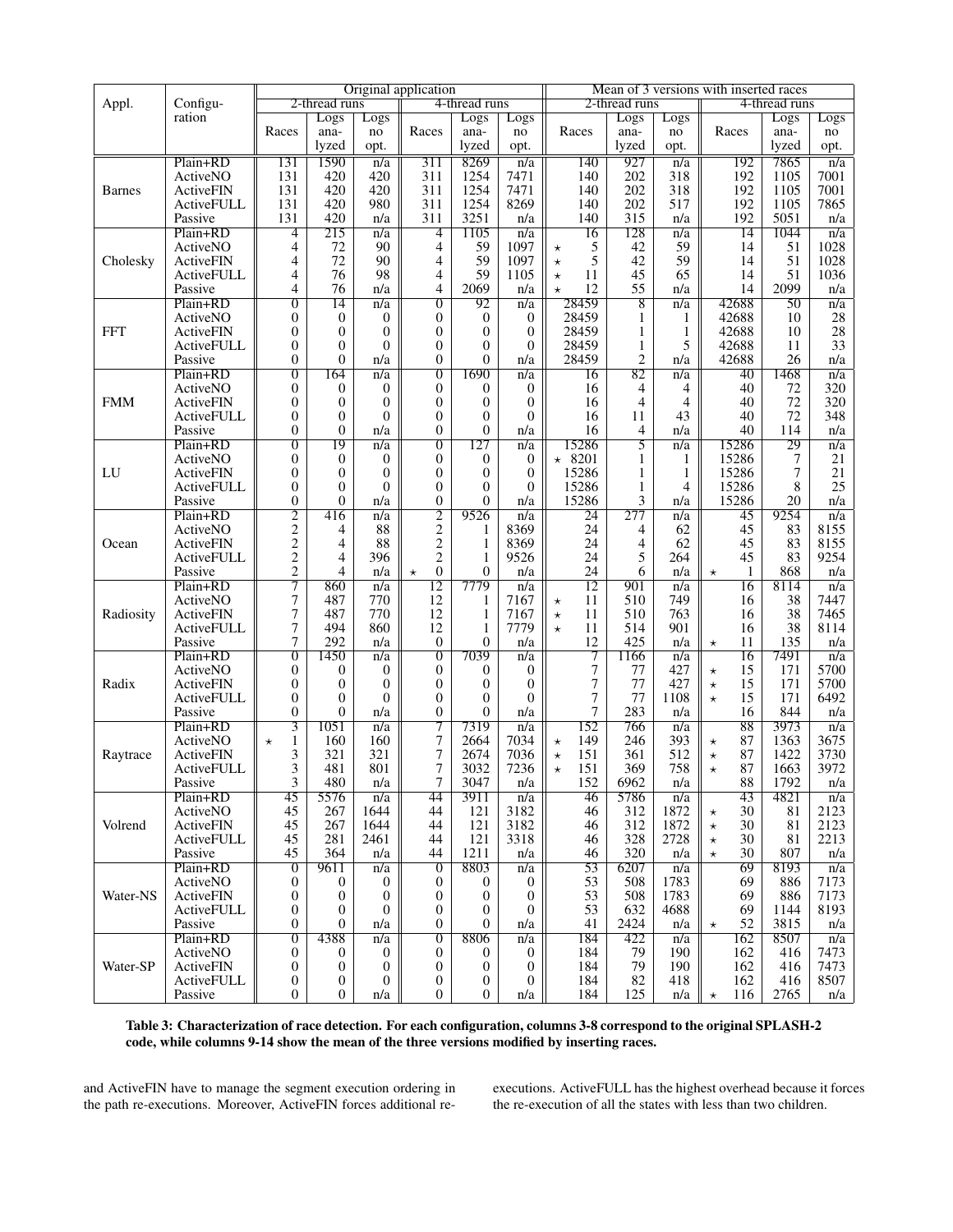

Figure 9: Number of instructions executed by each of the Light64 configurations normalized to the instructions executed by the conventional systematic tester with no race detection.

Comparing the overhead results from Figure 9 with the accuracy results from Table 3, we consider ActiveFIN to offer the best tradeoff: it is faster than ActiveFULL (but finds just 1% fewer races), and it finds more races than ActiveNO (but is just slightly slower). ActiveFIN detects 96% of races and it incurs only 20%-40% overhead. On the other hand, Passive is the best design point for tasks that require *extremely low overhead* race detection but allow some missed races.

To roughly estimate the overhead of a software-only implementation of Light64, we compare the total running times that our systematic tester implementation takes for various configurations. The base configuration is the regular systematic tester with no race detection and no PIN instrumentation. The other configurations use PIN to dynamically add instructions that compute hashes, mimicking the behavior of the Light64 History register. Note that these configurations include all the fixed overheads of PIN as well.

Table 4 shows the overheads over the base configuration. Note that the data does not include the 2-thread experiments or any of the experiments with FFT and LU, which have small state spaces. The reason is that the data is dominated by the PIN overheads. We see that the mean overhead ranges from 7x to 9x, which is acceptable for a software race detector with high detection capability and no false positives. Like in the hardware evaluation of Figure 9(b), the overhead increases from Passive to ActiveNO to ActiveFIN and to ActiveFULL.

## 6. RELATED WORK

There is a growing body of research on systematic testing of parallel (and distributed) code [3, 4, 6, 7, 14, 15, 23, 29–34]. Systematic testing can offer high coverage guarantees and holds promise to detect many types of bugs, as shown for several complex (and safety critical) code bases such as operating systems [15, 30], access servers [7], and distributed execution engines [15]. Light64 contributes by enabling systematic testers to run low overhead data race detection.

Several race detection approaches have been proposed, either in software (e.g., [17, 18, 24–26]) or in hardware [13, 16, 21, 22, 35]. The hardware approaches provide small runtime overhead, which makes them suitable for production runs. However, they can require significant hardware. For example, CORD [21] and

| Application   | Passive | Active | Active     | Active |
|---------------|---------|--------|------------|--------|
|               |         | NO.    | <b>FIN</b> | FULL   |
| <b>Barnes</b> | 6.7x    | 7.5x   | 7.7x       | 8.4x   |
| Cholesky      | 8.1x    | 8.3x   | 8.5x       | 8.7x   |
| <b>FMM</b>    | 6.1x    | 6.9x   | 7.1x       | 7.0x   |
| Ocean         | 4.7x    | 5.2x   | 5.2x       | 5.8x   |
| Radiosity     | 7.2x    | 7.1x   | 7.3x       | 7.9x   |
| Radix         | 5.1x    | 6.0x   | 6.2x       | 6.8x   |
| Raytrace      | 3.0x    | 3.5x   | 3.6x       | 3.5x   |
| Volrend       | 8.5x    | 9.5x   | 9.6x       | 11.2x  |
| Water-NS      | 8.6x    | 10.1x  | 10.6x      | 11.6x  |
| Water-SP      | 13.7x   | 15.1x  | 14.3x      | 16.1x  |
| MEAN          | 7.2x    | 7.9x   | 8.0x       | 8.7x   |

Table 4: Estimated overheads of the software-only version of Light64 for runs with four threads.

HARD [35] increase the cache size, while SigRace [16] adds a race detection module, and ReEnact [22] uses TLS support. In contrast, Light64 requires only a 64-bit History register per core.

Light64 also differs from the other hardware schemes in terms of false negatives and positives. The other schemes have limited storage capabilities in the cache, tags, or race detection module, which limits their ability to detect races in long execution windows. Additionally, HARD has false positives since it uses lockset-based race detection [35]. On the other hand, Light64 is not limited to a certain window because its hashing can track arbitrarily long executions.

Several recent software techniques [2, 11, 19, 26] propose faster detection of concurrency bugs at the cost of missing some bugs. Some techniques [2,19,26] use random delays to perturb interleavings and do not offer testing coverage guarantees. RaceFuzzer [26] focuses on one potential data race at a time, confirming whether it is indeed a real race. Unlike Light64, it does not monitor all accesses for races or attempt to find new races. LiteRace [11] uses sampling to monitor only some memory accesses; it reduces the overhead of software-only race detection but may miss many races.

## 7. CONCLUSIONS

This paper has presented Light64, a novel technique to detect data races during systematic testing that has both small runtime overhead and very lightweight hardware requirements. The key